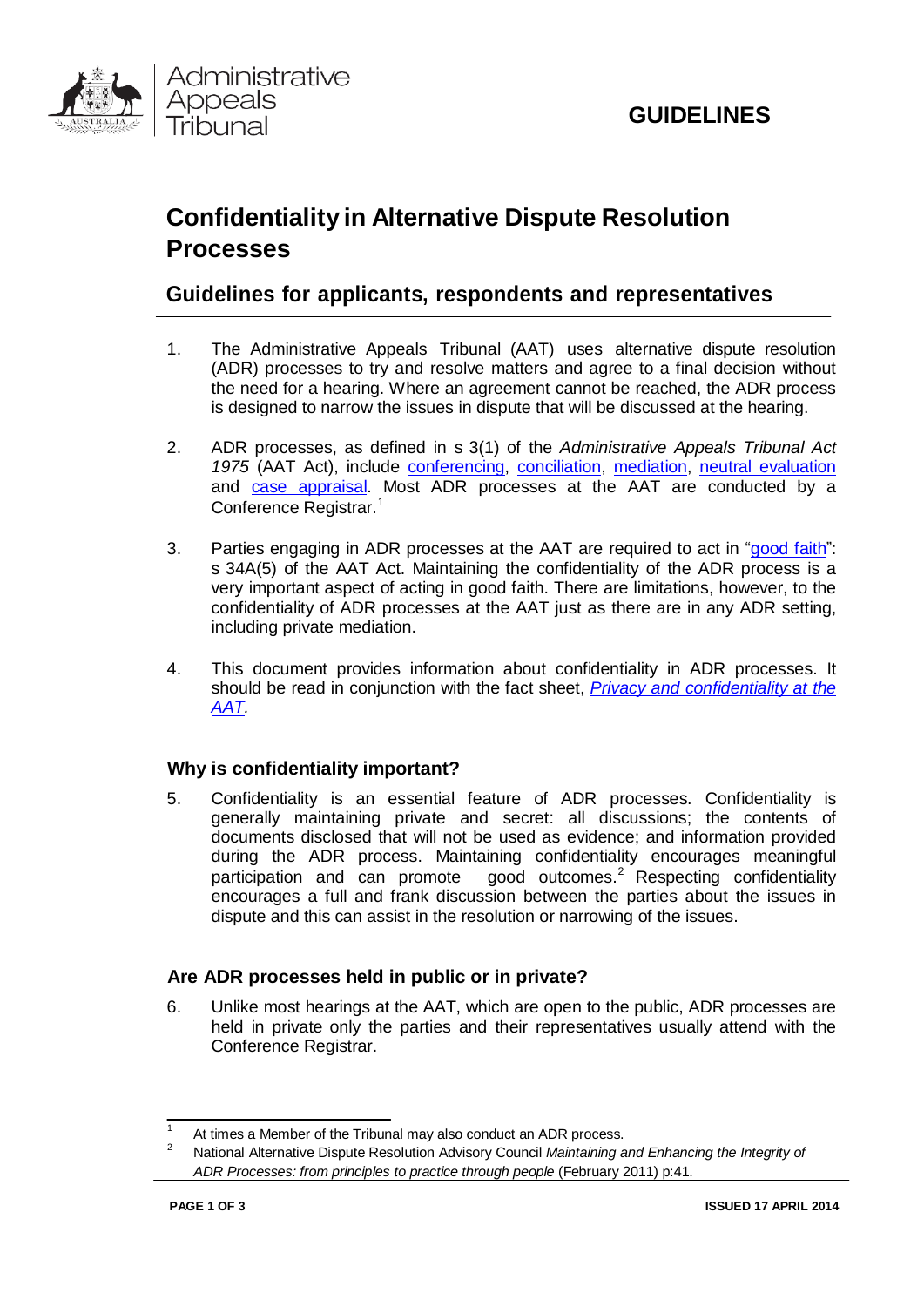7. In the course of an ADR process (particularly conciliations and mediations) the Conference Registrar may discuss matters in a private session with the parties. What is said in the course of those private sessions is kept confidential. The Conference Registrar has an ethical obligation not to disclose information obtained in the course of a private session unless clearly instructed to do so by a party or where disclosure is otherwise required by law.

### **Is what is said or done, at an ADR process, confidential?**

- 8. Matters discussed during an ADR process vary widely but can include proposals and options to reach a settlement of the application; discussion of circumstances that have given rise to the application; calculations of possible entitlements; and case management issues to help prepare the application for hearing, for example exchange of names of treating medical practitioners.
- 9. What is said or done in the course of an ADR process at the AAT cannot be admitted as evidence in any hearing before the AAT (unless the parties agree) or in any other court or tribunal: s 34E of the AAT Act. For example, the terms of any settlement offer or concession made by either party in an ADR process would not be reported or admitted as evidence in a subsequent hearing and to do so would be considered as contempt and a breach of trust.
- 10. Evidence lodged by a party with the AAT that is discussed in the course of an ADR process is treated differently. Evidence (such as witness statements, medical reports, video surveillance footage and reports) forms part of the AAT file and is not treated confidentially simply because it was discussed at an ADR process. The parties may rely on that evidence at a hearing without seeking the agreement of the other party or parties.
- 11. Any written report provided to the parties following a case appraisal or neutral evaluation may be admitted into evidence during a hearing unless a party objects.
- 12. Information about procedural matters discussed at an ADR process, including any directions that are made or undertakings to do things, will be recorded and communicated within the AAT as part of our case management processes.
- 13. Where an application is settled at or following an ADR process, the AAT may make a decision in accordance with terms of agreement lodged by the parties: see ss 34D and 42C of the AAT Act. The AAT's decision may be made available to a person who was not a party to the decision on request unless the decision is subject to a confidentiality order under s 35 of the AAT Act or another legislative requirement for confidentiality applies.

#### **Disclosure to third parties**

- 14. The AAT expects that parties will deal sensitively with confidential information disclosed to them in the course of an ADR process.
- 15. While the AAT Act does not specifically prohibit a party from disclosing to third parties anything said or done in the course of an ADR process, parties should be aware that there may be limitations on disclosing information obtained in AAT proceedings.